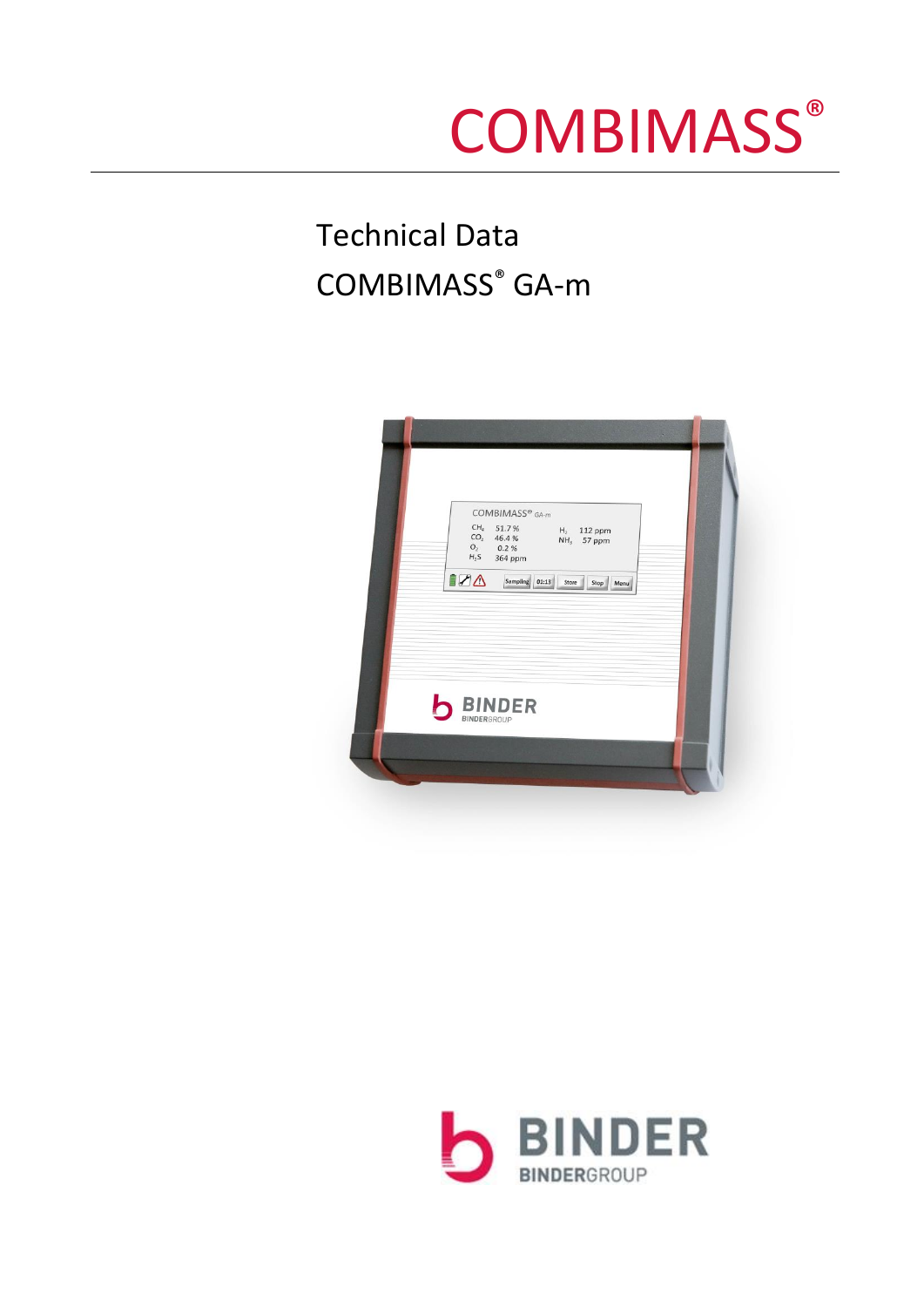## PORTABLE GAS ANALYZER COMBIMASS®GA-m

For decades now, Binder has been supplying leading plant manufacturers with innovative systems for industrial gas flow measurement. In the last few years, the demand for reliable, precise and cost-effective measuring systems for biogas, sewage gas and landfill gas has increased significantly. Since the composition of these gases changes over time, the linking of flow measurement and gas analysis brings great advantages:

- Providing the most precise quantity measurement, even in changing conditions
- Cost advantages by avoiding redundant components
- Attractive additional functions by linking the data from both systems.

The new series of extremely robust, low maintenance and efficient portable measuring instruments COMBIMASS® GA-m series represents a milestone in the development of mobile gas analysers. All common requirements are optimally fulfilled in the analysis of fermentation gas, sewer gas and dump gas from landfills.

Due to it's easy to service structure, and with modules plug-in, the systems can be extended at and upgraded to the latest version at any time. The powerful internal gas pump also makes measurements in gases with negative pressure possible. The gas cells can be supplied with different measuring ranges.

The data can be stored, measuring sampling point-referred and can be read out to the PC. The internal data logger is very efficient. Servicing contracts with supply of spare devices ensure availability throughout the whole year.

For reliable and cost-effective operation, modern gas engines in biogas, sewage gas and landfill gas plants need a minimum gas quality. Such quality is usually monitored and recorded as required by the engine manufacturer and the plant's insurance. The monitoring of engine's efficiency provides early warning of potential damages and helps to minimize it. Optimized performance control can be done by taking current gas consumption and gas generation into account.

Binder offers the perfect solution for these tasks: a precise portable thermals dispersion mass flow meter combined with the portable biogas analyzer. Deviations of measured values due to changing gas composition, humidity, pressure and temperature are compensated automatically. Data will be shown on the display, can be stored and transferred to the PC.

# SMART FEATURES

- up to 7 gas analysis channels in a portable instrument
- optical infra-red analyser with temperature compensation
- powerful internal sampling pump
- user replaceable sample micro-filter
- up to 4 electro-chemical sensors plug-in expandable, integrated cross-sensitivity compensation
- storage of data (with reference to the sampling point), read out data via USB or Bluetooth
- option: 3-way-valve to split the gas way to  $H_2S$  HIGH and  $H_2S$  LOW
- option: portable biogas mass flow meter (measures  $Nm^3/h$  directly) and gas temperature sensor supplied as one insertion sensor (incl. flow correction based on actual gas composition)
- option: integrated static pressure measurement

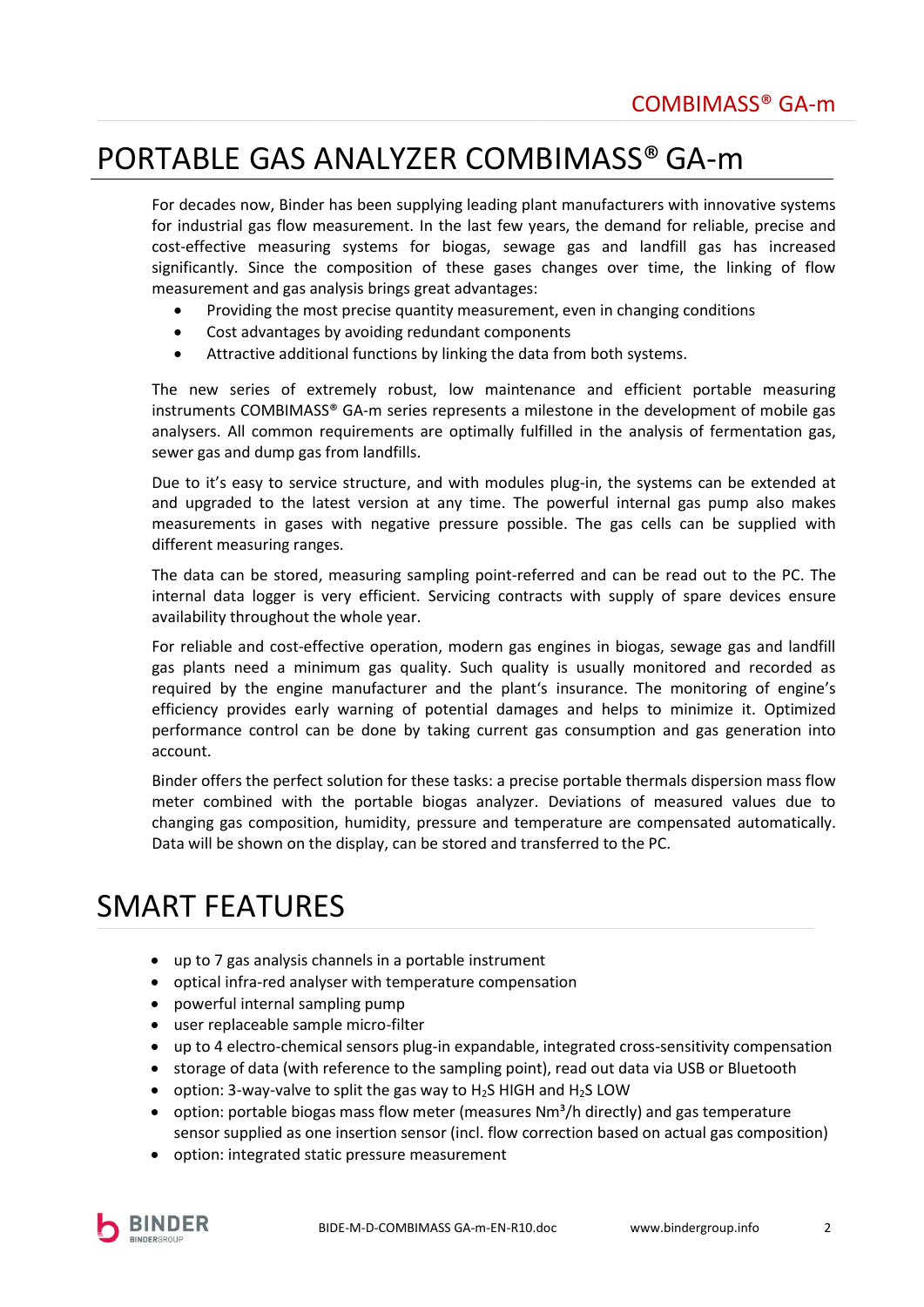# APPLICATIONS VERSATILITY

- Gases that contain methane from anaerobic digestion plants (agricultural, manure etc., liquid as well as solid fermentation), mechanical biological waste treatment plants
- Sewage gas from digester at wastewater treatment plants
- Landfill gas

# TECHNICAL DATA BIOGAS ANALYZER GA-m

| Size of the instrument                                                          | 190 mm x 180 mm x 58 mm                                                                                |  |
|---------------------------------------------------------------------------------|--------------------------------------------------------------------------------------------------------|--|
| Weight                                                                          | Up to 1.7 kg                                                                                           |  |
| Material enclosure                                                              | aluminium                                                                                              |  |
| Display                                                                         | 4.3 » TFT (touch resistive industrial, 50,000 operational hours)                                       |  |
| Connections                                                                     | GAS-IN, GAS-OUT, water-proof USB port, Modbus plug to<br>connect an external thermal mass flow meter   |  |
| Ambient temperature                                                             | $-10$ to + 45 $^{\circ}$ C                                                                             |  |
| Gas quality                                                                     | +5 to +40°C, 10-95% rel. Humidity (non condens.)                                                       |  |
| Protection class                                                                | Up to IP66                                                                                             |  |
| Capacity gas pump                                                               | 400 ml/min                                                                                             |  |
| Infrared CH <sub>4</sub> analysis <sup>1)</sup>                                 | $0 - 100%$                                                                                             |  |
| Infrared $CO2$ analysis <sup>1)</sup>                                           | $0 - 100%$                                                                                             |  |
| Infrared CO analysis <sup>1)</sup>                                              | $0 - 100%$                                                                                             |  |
| Electrochemical $O_2$ analysis <sup>1)</sup>                                    | $0 - 25%$                                                                                              |  |
| Electrochemical $H_2S$ analysis <sup>1)</sup>                                   | 0 - 50 ppm  10,000 ppm                                                                                 |  |
| Electrochemical $H_2$ analysis <sup>1)</sup>                                    | $0 - 1,000$ ppm  40,000 ppm                                                                            |  |
| Electrochemical CO analysis <sup>1)</sup>                                       | 0 - 200 ppm  2,000 ppm                                                                                 |  |
| Electrochemical NH <sub>3</sub> analysis <sup>1)</sup>                          | 0 - 100 ppm  2,000 ppm                                                                                 |  |
| <b>Typical measuring time</b>                                                   | $10 - 90$ seconds, depends on the sensor                                                               |  |
| Recalibration                                                                   | with testgas 1-2x per year even by the operator (depends on<br>frequency of use and required accuracy) |  |
| Gas flow at standard conditions<br>(compensated by pressure and<br>temperature) | $0.25 - 25.0$ Nm/s<br>0 - 12,000 Nm <sup>3</sup> /hr, depends on pipe size (max. DN400)                |  |
| Operation range of the tempe-<br>rature probe                                   | -10 to 100°C                                                                                           |  |

 $1)$  Customized operation ranges can be supplied

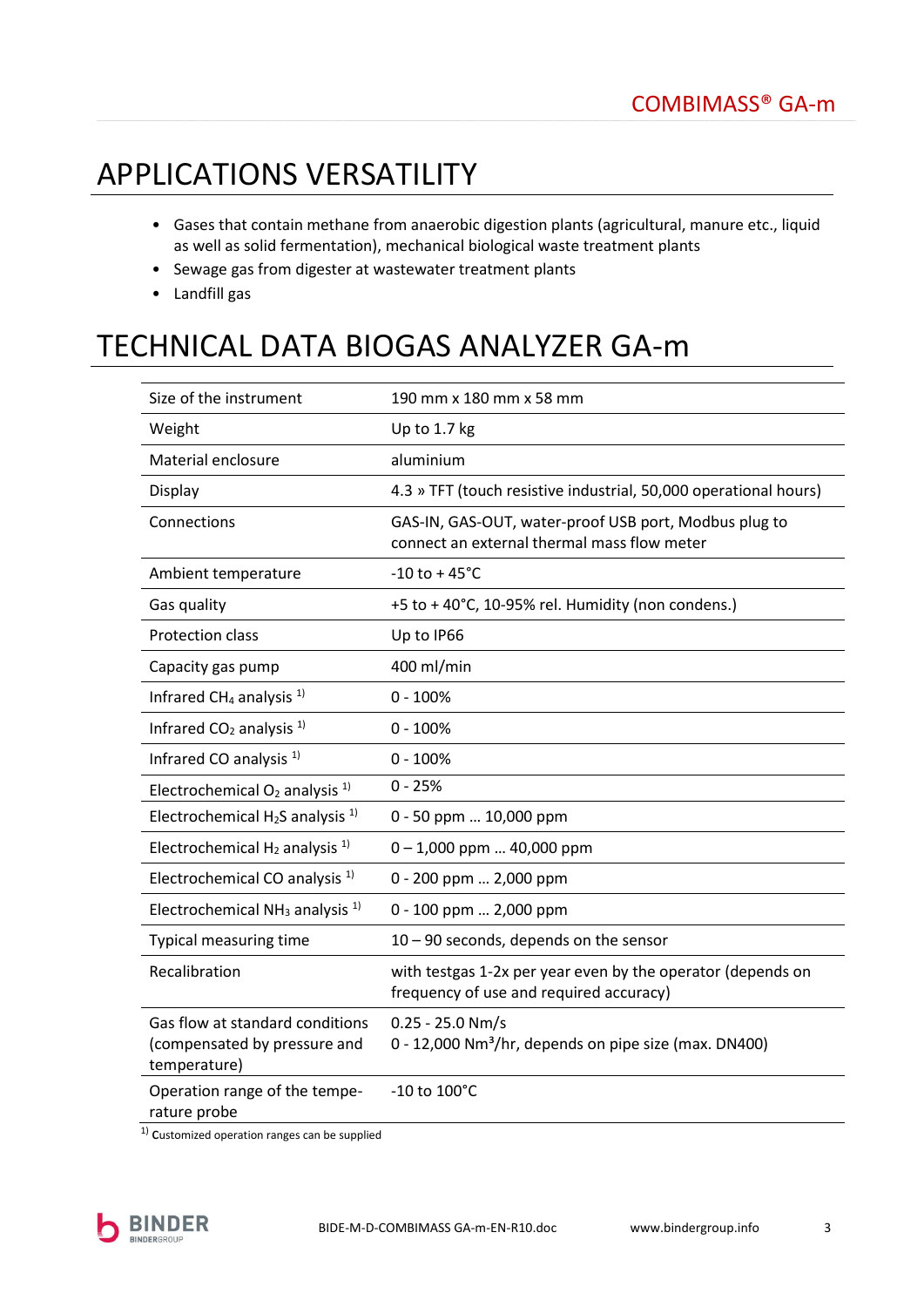### TECHNICAL DATA

| Operation range static pressure<br>measurement | 200 to 1,250 mbar                                                                                                               |
|------------------------------------------------|---------------------------------------------------------------------------------------------------------------------------------|
| Operation time of the battery                  | 8 hours typical / loading cycle                                                                                                 |
| Loading time battery                           | 3 to 4 hours                                                                                                                    |
| Data logging                                   | data storage with reference to the sampling point, names can<br>be defined easily, 25 sampling point ID's, 600 set of data min. |
| Communication / data transfer                  | data can be read out via USB or Bluetooth (option only) with a<br>software, convert to an EXCEL-sheet                           |

## TYPICAL ACCURACIES GA-m

| Gas                                                  | <b>Operation Range</b>                                                                             | Typical Accuracy <sup>1)</sup>                                                                        | Typical T <sub>90</sub> -Time/<br><b>Typical Measuring</b><br><b>Time</b> |
|------------------------------------------------------|----------------------------------------------------------------------------------------------------|-------------------------------------------------------------------------------------------------------|---------------------------------------------------------------------------|
| Methane (CH4)                                        | 0 to 100 Vol. - %                                                                                  | $0 - 70$ %:<br>$+/- 0.5$ Vol.-%<br>70 - 100%:<br>$+/- 1.5$ Vol.-%                                     | 50 <sub>s</sub><br>120 <sub>s</sub>                                       |
| Carbon dioxide<br>(CO <sub>2</sub> )                 | 0 to 100 Vol.-%                                                                                    | $0 - 60\%$<br>$+/- 0.5$ Vol.-%<br>$60 - 100\%$ :<br>$+/- 1.5$ Vol.-%                                  | 40 <sub>s</sub><br>120 <sub>s</sub>                                       |
| Oxygen $(O_2)$                                       | 0 to 25 Vol.-%                                                                                     | $+/-1.0$ Vol.-%<br>$0 - 25%$                                                                          | 40 <sub>s</sub><br>120 s                                                  |
| H <sub>2</sub> S                                     | 0 to 50 ppm<br>0 to 200 ppm<br>0 to 500 ppm<br>0 to 2,000 ppm<br>0 to 5,000 ppm<br>0 to 10,000 ppm | $0 - 50$ ppm:<br>+/- 1.5% FS<br>$0 - 200$ ppm<br>5.000 ppm: $+/- 2.0\%$ FS<br>10.000 ppm: +/- 3.0% FS | 60 s<br>120 <sub>s</sub>                                                  |
| H <sub>2</sub>                                       | 0 to 1,000 ppm<br>0 to 4,000 ppm<br>0 to 10,000 ppm<br>0 to 40,000 ppm                             | $+/-2.5%$ FS                                                                                          | 30 <sub>s</sub><br>90 <sub>s</sub>                                        |
| NH <sub>3</sub>                                      | 0 to 100 ppm<br>0 to 500 ppm<br>0 to 1,000 ppm                                                     | $+/- 10.0\%$ FS                                                                                       | 90 <sub>s</sub><br>180 s                                                  |
| CO                                                   | 0 to 200 ppm<br>0 to 2,000 ppm                                                                     | $+/- 2.0\%$ FS                                                                                        | 30 <sub>s</sub><br>90 s                                                   |
| $\mu$ ) at delivery respectively after recalibration |                                                                                                    |                                                                                                       |                                                                           |